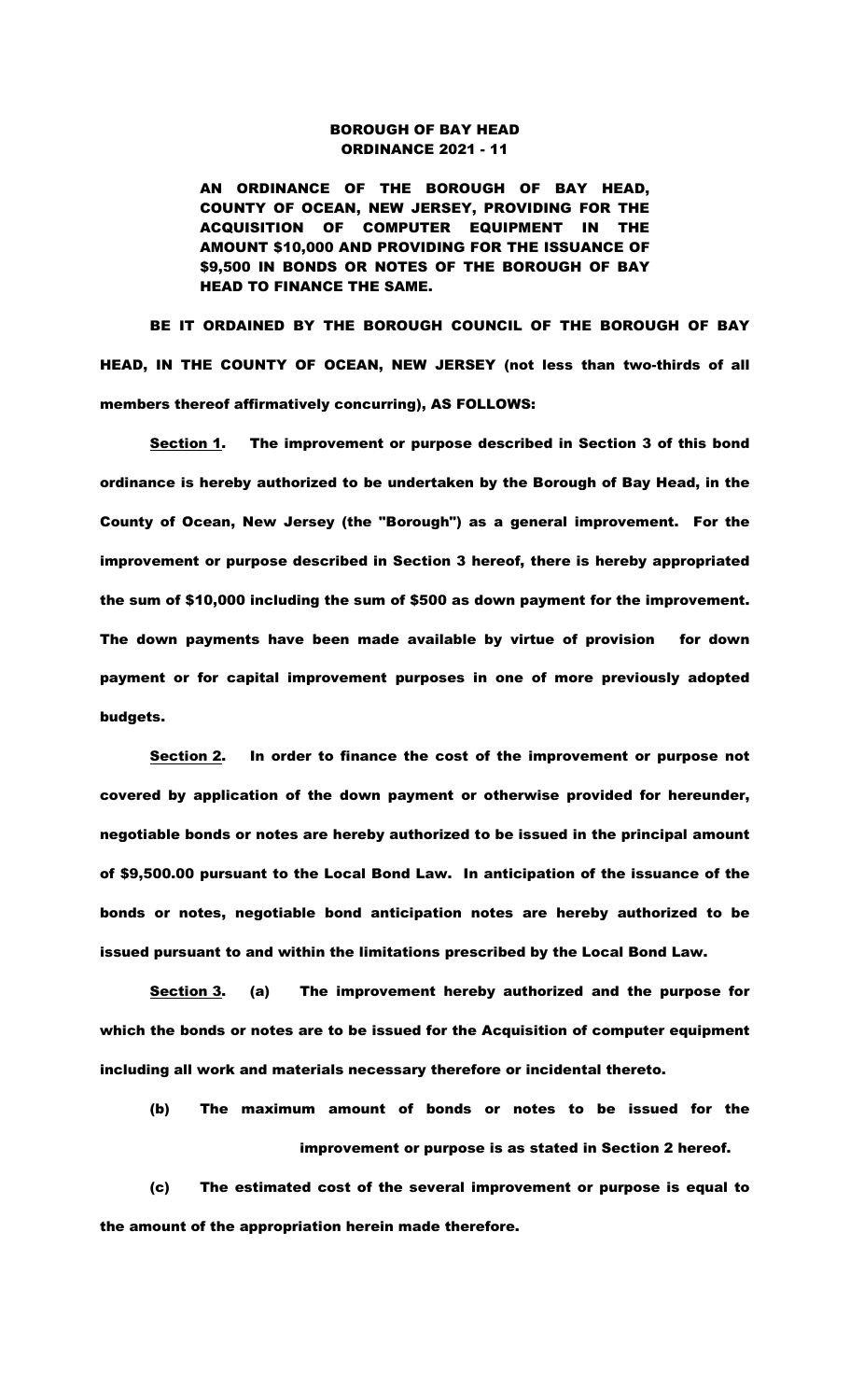Section 4. All bond anticipation notes issued hereunder shall mature at such times as may be determined by the chief financial officer; provided that no note shall mature later than one year from its date. The notes shall bear interest at such rate or rates and be in such form as may be determined by the chief financial officer. The chief financial officer shall determine all matters in connection with notes issued pursuant to this bond ordinance, and the chief financial officer's signature upon the notes shall be conclusive evidence as to all such determinations. All notes issued hereunder may be renewed from time to time subject to the provisions of N.J.S.A. 40A:2-8.1. The chief financial officer is hereby authorized to sell part or all of the notes from time to time, at not less than par and accrued interest, at public or private sale and to deliver them to the purchasers thereof upon receipt of payment of the purchase price plus accrued interest from their dates to the date of delivery thereof. The chief financial officer is directed to report in writing to the governing body at the meeting next succeeding the date when any sale or delivery of the notes pursuant to this bond ordinance is made. Such report must include the amount, the description, the interest rate and the maturity schedule of the notes sold, the price obtained and the name of the purchaser.

Section 5. The capital budget or temporary capital budget (as applicable) of the Borough conforms with the provisions of this bond ordinance. In the event of any such inconsistency and amendment, the resolution in the form promulgated by the Local Finance Board showing full detail of the amended capital budget or amended temporary capital budget (as applicable) and capital program as approved by the Director of the Division of Local Government Services is on file with the Borough Clerk and is available there for public inspection.

Section 6. The following additional matters are hereby determined, declared, recited and stated:

(a) The improvement or purpose described in Section 3 of this bond ordinance is not a current expense. It is an improvement or purpose the Borough may lawfully undertake as a general improvement, and no part of the costs thereof have been or shall be specially assessed on property specially benefited thereby.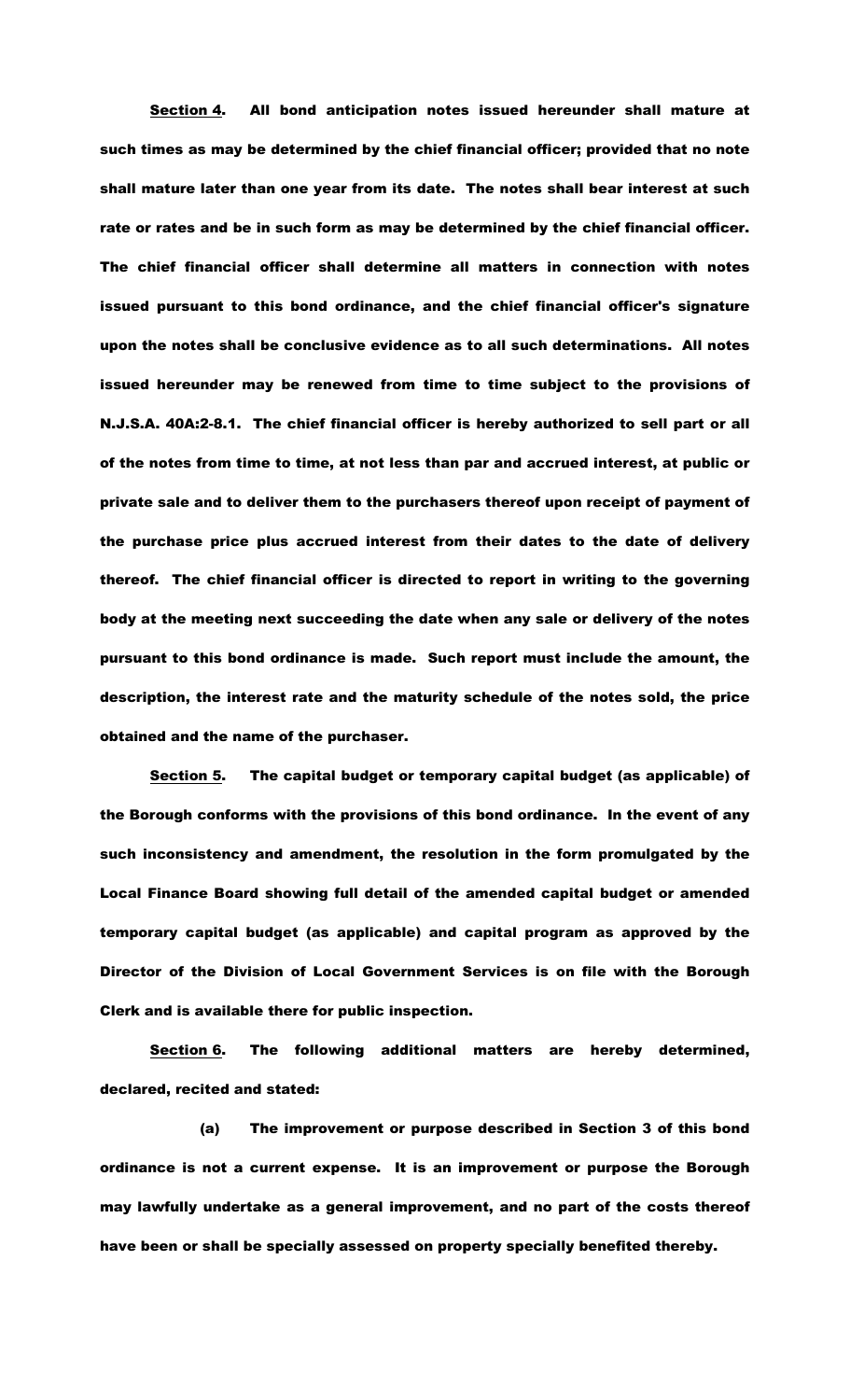(b) The period of usefulness of the improvement or purpose, within the limitations of the Local Bond Law, is 5 years.

(d) The Supplemental Debt Statement required by the Local Bond Law has been duly prepared and filed in the office of the Clerk, and a complete executed duplicate thereof has been filed in the office of the Director of the Division of Local Government Services in the Department of Community Affairs of the State of New Jersey. Such statement shows that the gross debt of the Borough as defined in the Local Bond Law is increased by the authorization of the bonds and notes provided in this bond ordinance by \$9,500, and the obligations authorized herein will be within all debt limitations prescribed by that Law.

(e) An aggregate amount not exceeding \$500 for items of expense listed in and permitted under N.J.S.A. 40A:2-20 is included in the estimated cost indicated herein for the several improvements or purposes.

(f) The Borough reasonably expects to commence the acquisition and/or construction of the several improvements or purposes described in Section 3 hereof, and to advance all or a portion of the costs in respect thereof, prior to the issuance of bonds or notes hereunder. To the extent such costs are advanced, the Borough further reasonably expects to reimburse such expenditures from the proceeds of the bonds or notes authorized by this bond ordinance, in an aggregate amount not to exceed the amount of bonds or notes authorized in Section 2 hereof.

Section 7. Any grant moneys received for the purposes described in Section 3 hereof shall be applied either to direct payment of the cost of improvements or to payment of the obligations issued pursuant to this bond ordinance. The amount of obligations authorized hereunder shall be reduced to the extent that such funds are so used.

Section 8. The full faith and credit of the Borough is hereby pledged to the punctual payment of the principal of and the interest on the obligations authorized by this bond ordinance. The obligations shall be direct, unlimited obligations of the Borough, and the Borough shall be obligated to levy ad valorem taxes upon all the